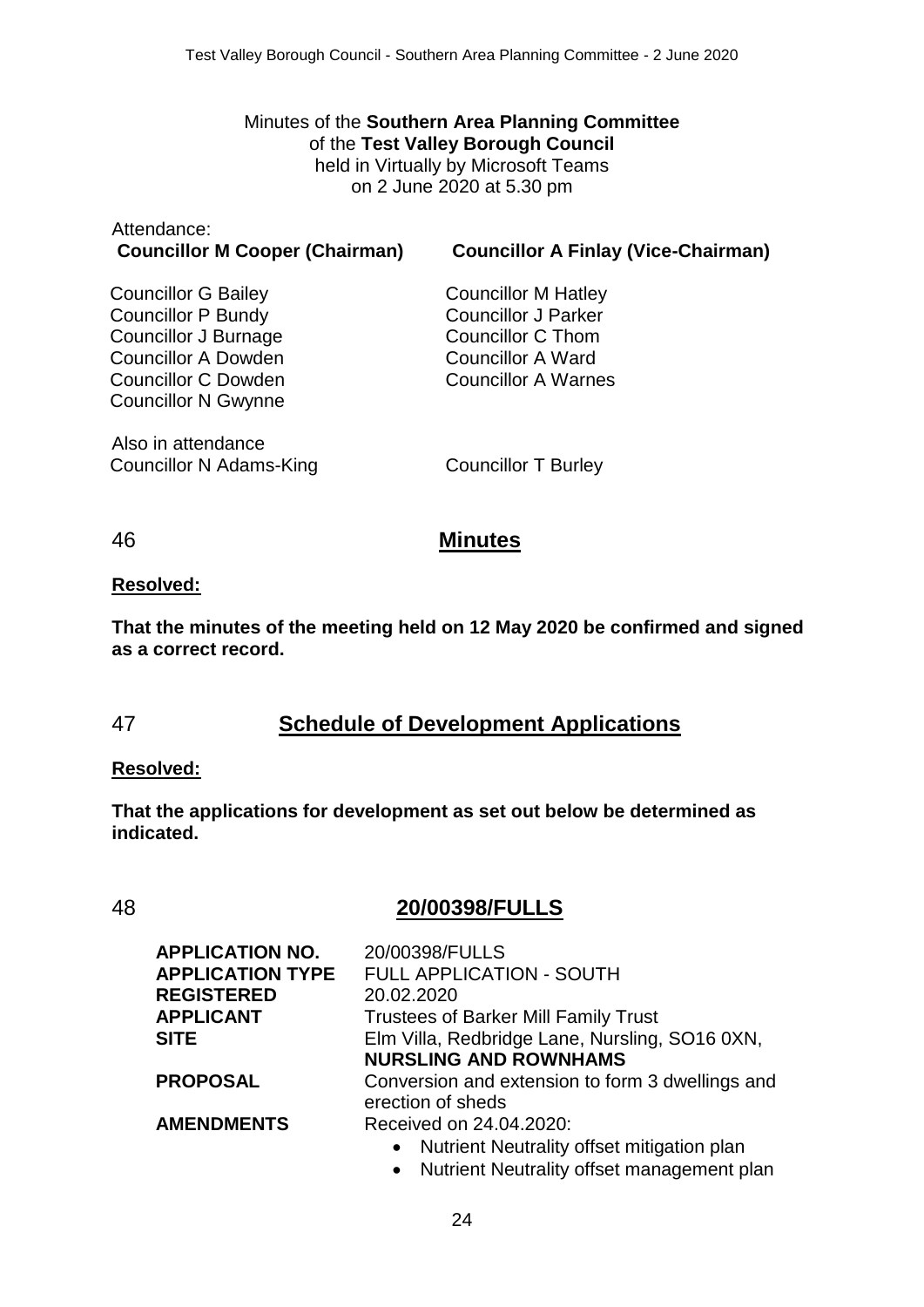### Received on 09.04.2020:

- Amended Proposed Elevations
- Amended Existing Elevations

**CASE OFFICER** Mr Graham Melton

**Delegate to the Head of Planning and Building for the following:**

- **The completion of a legal agreement to secure the management of the offsetting land, to ensure the development achieves nutrient neutrality**
- **the completion of an agreement to secure financial contributions towards the New Forest SPA and Solent & Southampton Water SPA recreational pressure mitigation measures;**

**then PERMISSION, subject to:**

- **1. The development hereby permitted shall be begun within three years from the date of this permission. Reason: To comply with the provision of Section 91 of the Town and Country Planning Act 1990 as amended by Section 51 of the Planning and Compulsory Purchase Act 2004.**
- **2. The development hereby permitted shall not be carried out except in complete accordance with the details shown on the submitted plans:**

**Site Location Plan Site Plan Proposed Floor Plans Existing and Proposed Roof Plan Proposed Elevations Proposed Composite Plan (Tool Store) Proposed Landscaping Plan Reason: For the avoidance of doubt and in the interests of proper planning.**

**3. The materials to be used in the development hereby permitted, shall be in accordance with the materials specified on the approved plans and application form.**

**Reason: To ensure the development has a satisfactory external appearance in the interest of visual amenities in accordance with Policy E1 of the Test Valley Borough Revised Local Plan (2016).**

**4. The existing hedgerows shown on the approved Proposed Landscaping Plan shall be retained and maintained at a minimum height of 1.5 metres and any plants which die within a five year period shall be replaced in the next planting season after their failure, unless otherwise agreed in writing by the Local Planning Authority.**

**Reason: To ensure maintenance of screening to the site and to enable the development to respect, complement and positively integrate into the character of the area in accordance with Policies E1 and E2 of the Test Valley Borough Revised Local Plan (2016).** 

**5. The development hereby approved shall be designed and built to meet Regulation 36 2 (b) requirement of 110 litres/person/day water efficiency set out in part G2 of Building Regulations 2015.**